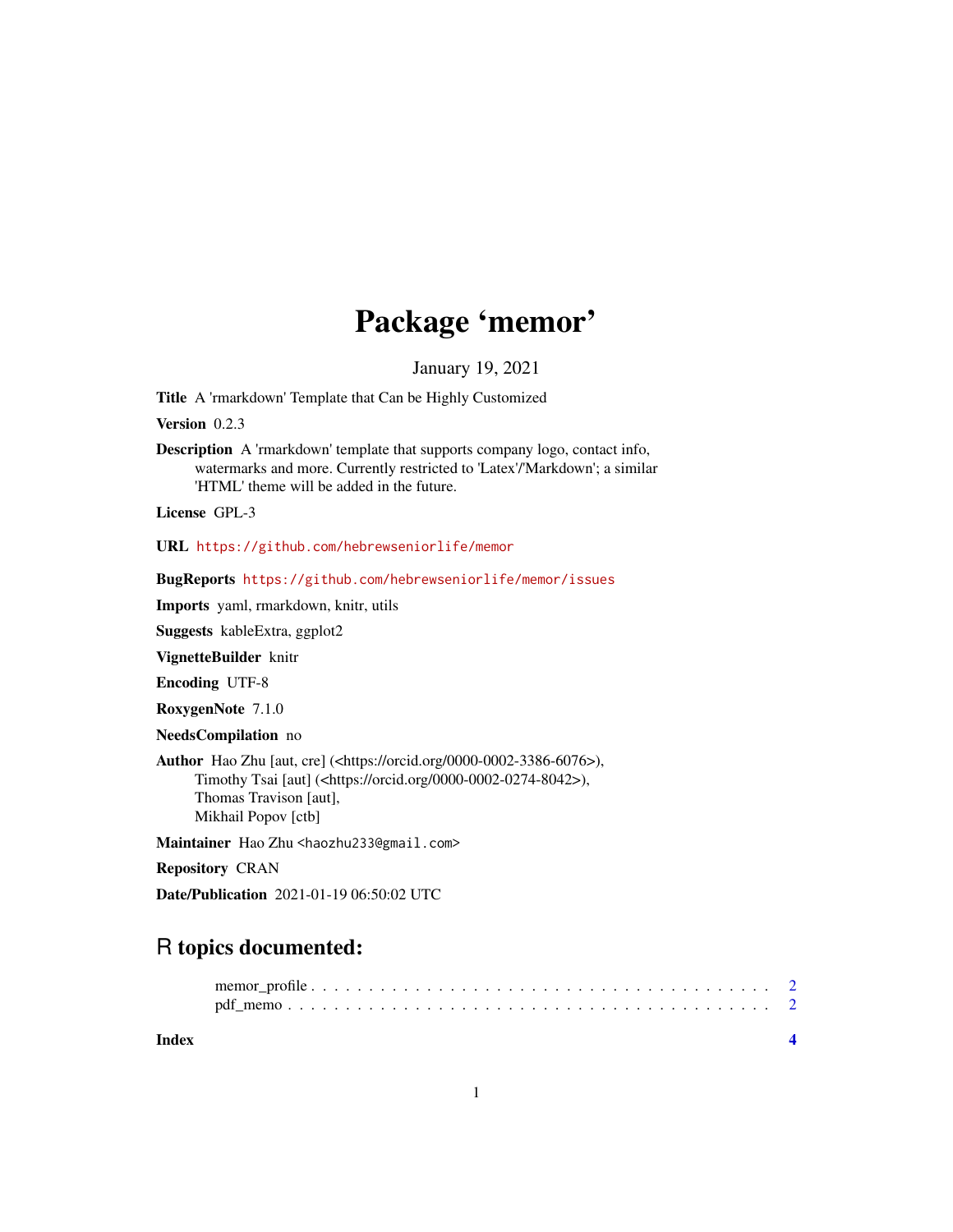<span id="page-1-0"></span>

#### Description

This RStudio Addin opens up the ~/memor-profile.yaml file for users to edit. If the file doesn't exists, it will create one.

#### Usage

memor\_profile()

pdf\_memo *Memor PDF Memo Template*

#### Description

Memor PDF Memo Template

#### Usage

```
pdf_memo(use_profile = TRUE, logo = NULL, company = NULL,
  short_title = NULL, watermark = NULL, confidential = FALSE,
  libertine = FALSE, chinese = FALSE, logo_height = "1.2cm",
 watermark_color = "gray", footer_on_first_page = TRUE, toc = FALSE,
  lot = FALSE, lof = FALSE, fancy_captions = TRUE,number_sections = TRUE, latex_engine = "xelatex", ...)
```
#### Arguments

| use_profile  | T/F value for whether the user profile in ~/memor-profile.yaml will be loaded.<br>Default is TRUE.                                                                                  |
|--------------|-------------------------------------------------------------------------------------------------------------------------------------------------------------------------------------|
| logo         | File path to Company logo file. The logo will be printed on the top right corner<br>of the first page and the size will be adjusted to logo_height.                                 |
| company      | Company Name as the page footnote. You can input a list of values, such as<br>company name, address, telephone and email.                                                           |
| short_title  | A shorten version of the title to be printed on the top-right corner of every page,<br>except the front page.                                                                       |
| watermark    | Watermark Text to be printed on the page. You can change its color via watermark_color.                                                                                             |
| confidential | T/F value for whether a red confidential sign will be printed.                                                                                                                      |
| libertine    | T/F. Libertine is a collection of open fonts for western languages. We found it<br>fits this template quite well. Default is FALSE though we highly recommend you<br>to turn it on. |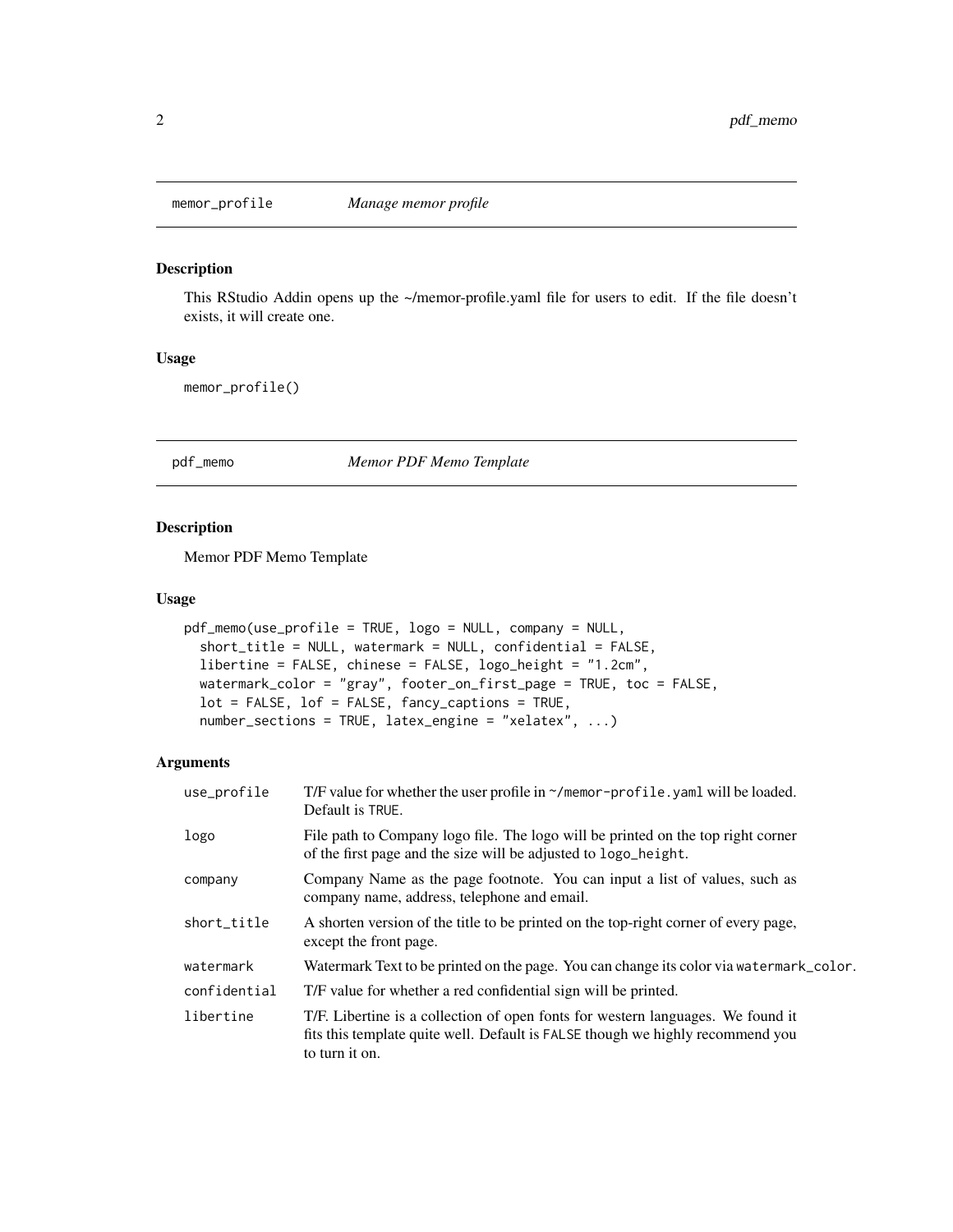#### pdf\_memo 3

| chinese              | T/F for Chinese language support. Default is FALSE.                                                    |
|----------------------|--------------------------------------------------------------------------------------------------------|
| logo_height          | Height of the logo image. This logo image will be scaled to height and the<br>default height is 1.2cm. |
| watermark_color      |                                                                                                        |
|                      | Color for the watermark text. Default is "gray".                                                       |
| footer_on_first_page |                                                                                                        |
|                      | T/F value for whether the company info footer will be displayed on the front                           |
|                      | page.                                                                                                  |
| toc                  | T/F value for table of contents. See ?rmarkdown::pdf_document for details                              |
| lot                  | T/F value for list of tables.                                                                          |
| 1 of                 | T/F value for list of figures.                                                                         |
|                      | fancy_captions T/F value for whether to apply special formatting to captions.                          |
| number_sections      |                                                                                                        |
|                      | T/F value for whether sections should be numbered. See ?rmarkdown::pdf_document<br>for details         |
| latex_engine         | LaTeX engine. See ?rmarkdown::pdf_document for details                                                 |
| $\ddotsc$            | other options to be passed to rmarkdown::pdf_document. See ?rmarkdown::pdf_document<br>for details     |

### Examples

```
## Not run:
library(rmarkdown)
example <- system.file("example/demo.Rmd", package = "memor")
render(example, memor::pdf_memo())
```
## End(Not run)